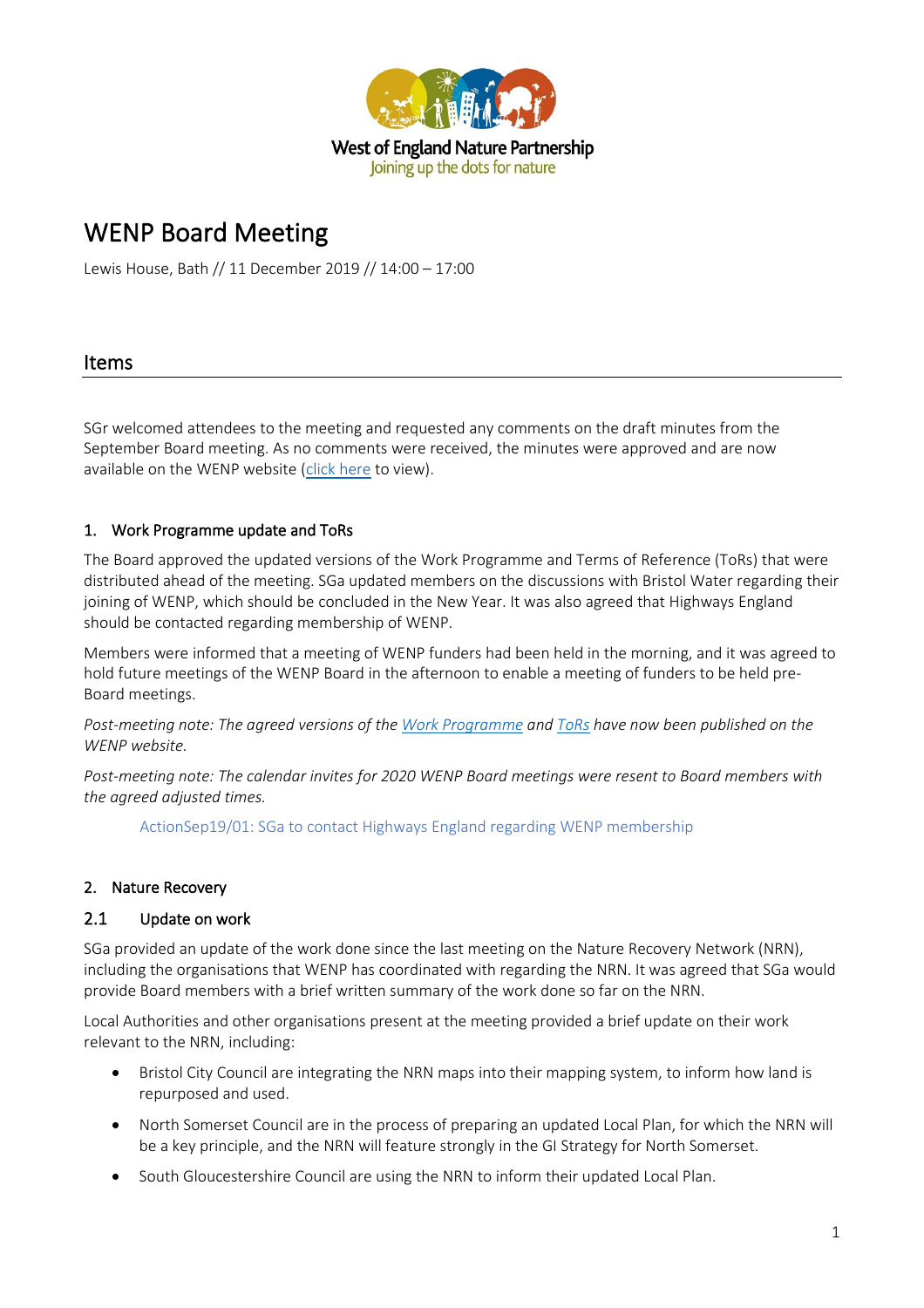

- Bath & North East Somerset Council are embedding the NRN into their thinking, which will include reshaping the climate emergency as a 'climate and nature emergency'. Other projects within Bath and North East Somerset, such as BathScape and WaterSpace, will also contribute towards the NRN.
- The Bristol Avon Catchment Partnership are setting up a Task and Finish Group to work on the 'blue' element of the NRN, as well as the role of bankside vegetation.
- Wessex Water are examining how the land they own and manage fits in with the NRN, and are looking to revisit their biodiversity and land management strategies. The strategies will also incorporate NRNs from other geographical areas.
- The Woodland Trust are using the NRN to inform their spatial targeting for woodlands.

It was agreed that it is imperative for Local Authorities to ensure that local groups, including parish councils, are aware of the NRN so that it can inform their planning and work. It was also decided that SGa would present on the NRN at the next meeting of the Bristol Parks Forum.

HE noted that the opportunities that the declaration of climate emergencies by the four LAs and WECA (as well as other organisations) should be best utilised to help develop the NRN. LA added that the language used was broadening to include the ecological/nature emergency, and that the need for adaptation and resilience to the effects of climate change was increasingly being recognised.

ActionSep19/02: SGa to send update on Nature Recovery Network work to Board

#### 2.2 Sharing of layers

SGa explained that there had been issues regarding the sharing of the NRN mapping layers, and especially the grassland layers, with third parties as some of the data used had been provided by BRERC. WENP Board members agreed that the layers should be shareable, to facilitate contributions to the NRN, and that the discussions held at the Board meeting would be relayed to BRERC.

ActionSep19/03: SGa to relay discussions at Board regarding sharing of NRN layers to BRERC

ActionSep19/04: HE to look into licensing agreements for data used in NRN mapping and how this affects the sharing of the NRN layers

#### 2.3 PhD Proposal

SGa provided an overview of the proposal for a funded partnership PhD to utilise occupancy modelling to estimate robust distribution trends from opportunistic data, such as the ecological records held by BRERC – the details of this proposal were outlined in a pre-meeting distribution paper sent to Board members.

It was agreed that this would be a useful piece of work, but that LAs would require additional assurances that a partnership PhD would be the most suitable way of completing the work (compared to, for example, hiring consultants to do the work). It was agreed that SGa would work with Paul Lintott, who developed the proposal and is park of the WENP Wildlife Index WG, to provide additional justification to the Board.

ActionSep19/05: Paul Lintott to report back to WENP Board on PhD proposal and its advantages over other models for delivery of occupancy modelling

ActionSep19/06: HE to determine if Woodland Trust research colleagues could contribute to development of occupancy models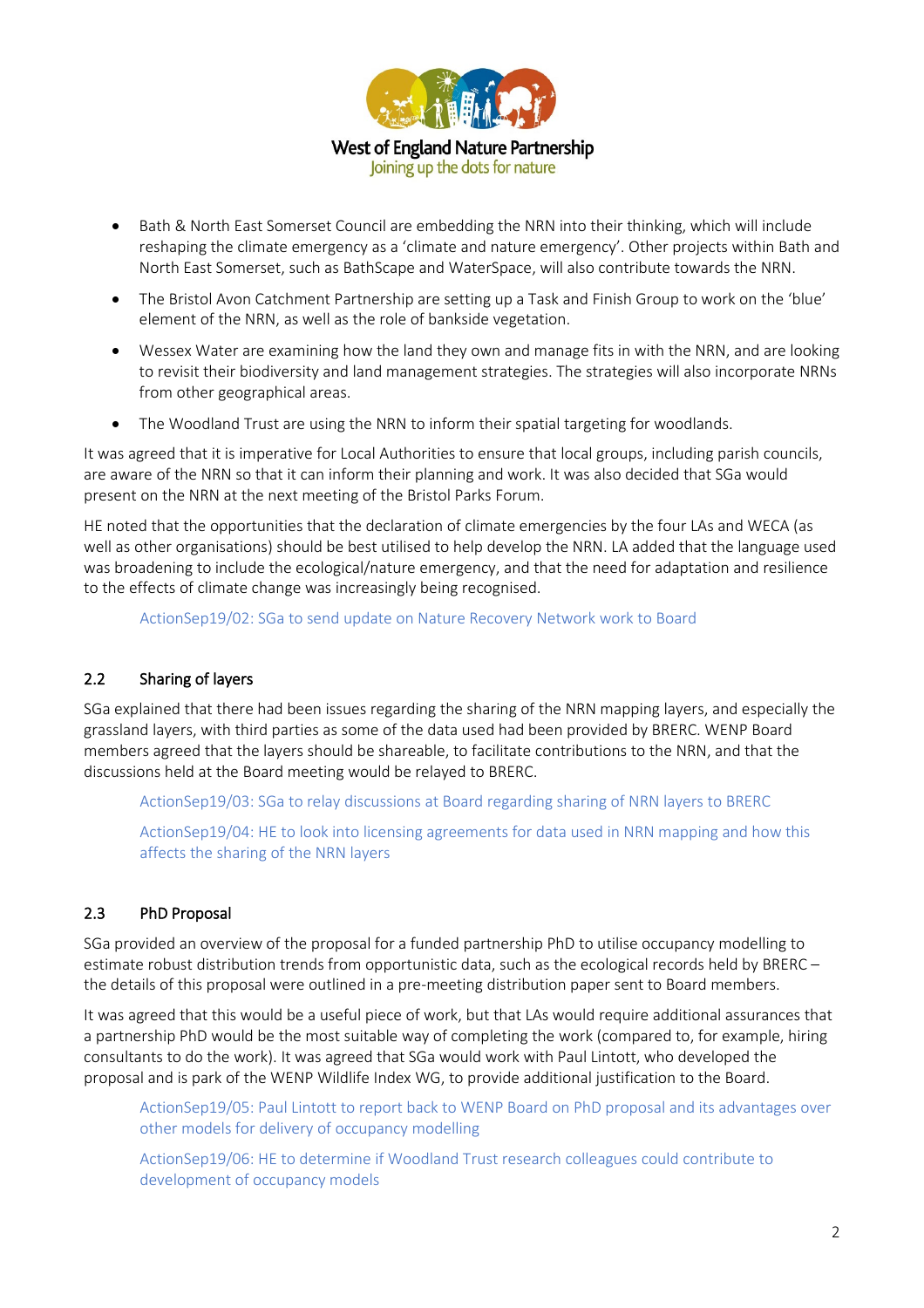

#### 3. Woodland Strategy

SGa updated Board Members on the outcomes of the Woodland Strategy meeting in November 2019, minutes of which can be accessed [here.](http://www.wenp.org.uk/wp-content/uploads/2019/11/WoE-TW-Strategy-KO-Notes.pdf) The meeting agreed to develop high-level principles for woodland creation and tree planting in the West of England, building on existing work and evidence.

RB provided an overview of the proposal for a Woodland Delivery Mechanism, as described in a pre-meeting distribution paper sent to Board members. The Board supported the principle of the proposal, and IB noted that it would be useful to integrate the idea with [Vana](https://bristolgreencapital.org/seeing-wood-trees-corporate-transparency/) and with incentives for farmers to create woodland. HE suggested that, as a regional body, the Forest of Avon Trust would be best placed to act as a demand aggregator. It was also agreed that it would be beneficial to learn from and build on the [Replant Bristol](https://forestofavontrust.org/replant-bristol) initiative, which RE (and Jon Clark of the Forest of Avon Trust) would be able to provide input on.

LA noted that there is a need to be mindful of how such a mechanism links with opportunity areas, and HE added that the mechanism should eventually incorporate other habitats. JF highlighted the need for good quality data to inform the development of a woodland strategy.

IB informed the meeting that the Wildlife Trust was working at a national level to develop 'natural solutions' to climate change.

ActionSep19/07: SGa, RB and RE to meet to discuss next steps for Woodland Delivery Mechanism ActionSep19/08: BG and LA to take proposal for a Woodland Delivery Mechanism to Board of **Directors** 

#### 4. Local Authorities information sharing and Local Sites Group

SGa raised the idea of a dedicated forum for Local Authorities to share information related to their work on the natural environment. The meeting suggested that it would be useful to have a regular, ten-minute presentation from one of the Board Members at each Board meeting on ongoing projects or ideas for projects, to facilitate information sharing. The possibility of a dedicated web page for such information sharing was also raised.

The meeting discussed the status of Local Sites in the West of England. IB noted that the West of England has historically performed poorly in reporting the status of Local Wildlife Sites (LWSs) and suggested that there might be the potential for a West of England project for reviewing the status of LWSs (including SNCIs and RIGs). The meeting agreed that Sites within the NRN should be prioritised for assessment, and JF suggested that the inclusion of the NRN in Local Plans could provide a stronger mechanism for doing so. However, it was recognised that significant funding would be required to do this.

*Post-meeting note: SGa contacted BRERC regarding potential costings for a Phase 1 Habitat Survey within the West of England. The response from BRERC was circulated to Board Members.*

#### 5. Governance and Funding

SGr provided an update on discussions regarding WENP Governance and Funding. Local Authorities have agreed to roll over their funding for another year, with a view to review funding commitments ahead of the 2021/22 Financial Year (recognising the current uncertainty regarding roles and governance in the natural environment nationally). IB noted that there are opportunities to obtain additional funding from NGOs, utility companies etc.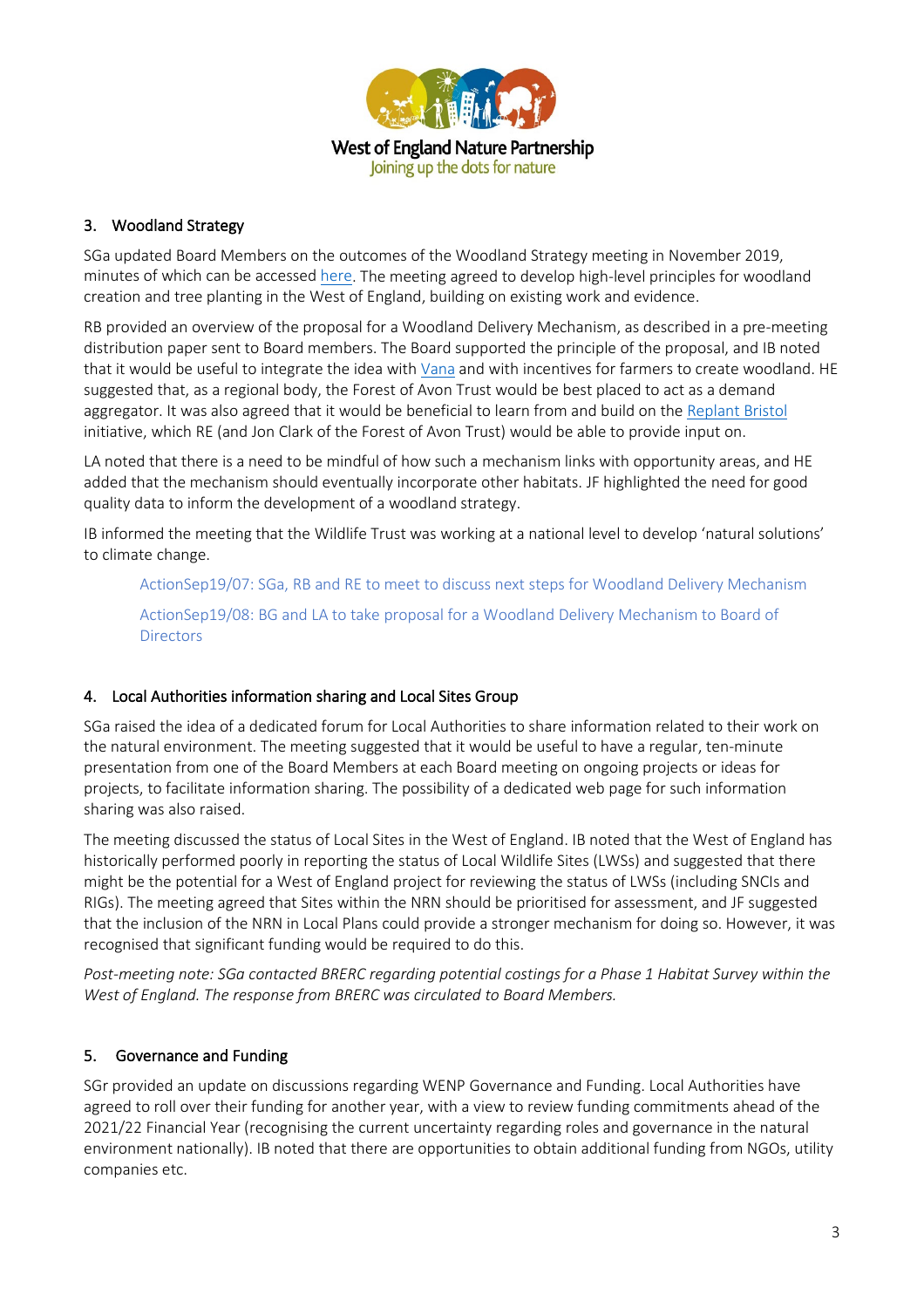

#### 6. Spatial Planning

LA provided members with an update on discussions regarding the status of the JSP, for which no formal decisions have yet been made. In the meantime, work on the West of England Green Infrastructure (GI) Strategy is continuing (with WENP represented on the Working Group), and the Strategy is seen as a highprofile piece of work. WECA will continue to report to the Board on the GI Strategy and has noted the need to coordinate with all partners on the WENP Board.

#### 7. Nature, Health and Wellbeing

SGr updated members on the work of the Nature and Health Strategy Group to mainstream nature-based health services, explaining that a bid would be developed for making these services commissionable. SGr is also working with a Public Health registrar to look at capacity of delivery partners.

IB noted that AWT has been pioneering work in nature and health for the past 10-15 years and has recently developed a training model that can be used to train employees of other local Wildlife Trusts, which AWT is looking to offer more broadly. As funding for AWT's work in this field runs out in June, there is a danger of losing momentum this year, and so AWT is planning for after that funding runs out.

RB added that Wessex Water is working on nature and health in the Somer Valley, including talking to Commissioners in the area. They are also conducting a piece of work regarding GPs' views on nature-based health prescribing, which will be used to identify potential hurdles.

SGa provided an update on the work of the West of England Practitioner Forum for Nature, Health and Wellbeing, including the [Social Prescribing Network event](http://www.wenp.org.uk/2019/building-a-social-prescribing-network-in-the-west-of-england/) held in November and the plan to produce a dedicated website for practitioners in nature and health

#### 8. Partner updates

Board Members provided updates on their organisations work related to the natural environment:

- North Somerset Council is focusing on ['rewilding' North Somerset,](https://www.n-somerset.gov.uk/my-services/leisure/parks-countryside/rewilding/rewilding-in-north-somerset/) through planting trees and letting areas of grass grow longer on amenity grassland, and is working with AWT to develop a lottery bid to engage volunteers in this work.
- **Bath & North East Somerset Council** is continuing their work on [BathScape,](https://www.bathnes.gov.uk/services/environment/green-infrastructure/bathscape) which is in the first year of the Delivery Phase, and are recruiting a project manager for th[e WaterSpace project.](https://www.bathnes.gov.uk/services/environment/river-safety/rivers-canals/water-space-study) The Council is also working with Wessex Water on public health projects that can be taken forward.
- South Gloucestershire Council is identifying potential areas in which biodiversity can be improved, in order to utilise these areas for biodiversity net gain and district level licensing (DLL) schemes; restoration of ponds for DLL has been started to prepare as many as possible in advance. New wetland work is to be started in 2020 for the Severnside flood defence ecological mitigation project.
- The National Trust is also working on the BathScape project, through community ranger working in partnership with AWT. A dam reconstruction project at Prior Park is ongoing.
- Avon Wildlife Trust (AWT) is developing its five-year strategy, which will include the Nature Recovery Network and the creation of 'Living Landscapes' (landscapes that work for wildlife and people). Consultation on the strategy will be done in May, as part of AWT's 40<sup>th</sup> birthday celebrations. AWT is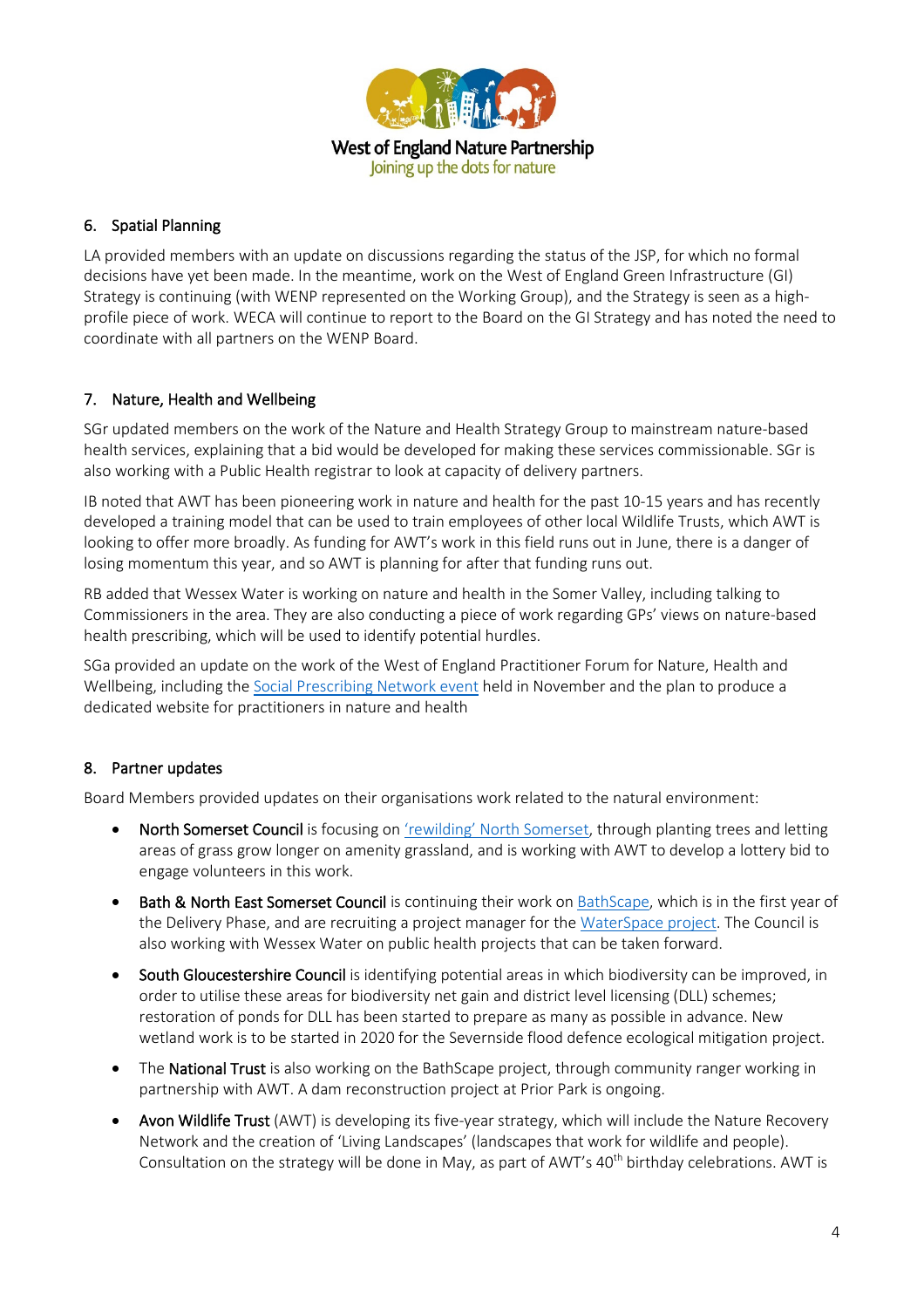

developing a vision for North Somerset Levels and Moors, as well as for Chew Valley. AWT's [My Wild](https://www.avonwildlifetrust.org.uk/mywildcity)  [City](https://www.avonwildlifetrust.org.uk/mywildcity) project is looking at local wildlife sites in Bristol.

- The Woodland Trust recently planted 5,000 trees at Avoncliff as part of the big climate fightback, and is also part of th[e Replant Bristol](https://forestofavontrust.org/replant-bristol) project. The Trust is working with Natural England to update its ancient woodland inventory, which will be more granular and capture trees outside of woods. There has been an upsurge in interest in tree planting due to the climate emergency, which needs to be shaped so the right trees are planted in the right places and to facilitate a sustainable woodland economy.
- Wessex Water is working on the Somer Valley public health project, developing data to support sustainable prescribing. Wetland creation at Bromwell is ongoing. PhD students are looking at value of wetlands for habitat and treatment. The construction of a wetland at Nailsea, in partnership with other organisations, is in Wessex Water's business plan to deal with the outflow at Nailsea.
- Natural England is working on pilot projects, including for biodiversity net gain, with partners including organisations on the WENP Board. Natural England is also looking at the use of wetlands for social prescribing and is working on a strategic project on bats in North Somerset.
- The Bristol Avon Catchment Partnership is working at two levels: facilitating small projects (which is valuable, as they tend to be pre-feasibility) and on higher-level projects. Fifteen smaller projects have been funded, with seven more higher-level projects ongoing. River [Frome Reconnected](https://www.southglos.gov.uk/environment/frome-reconnected-project/) is a key highlevel project that the Partnership is working on.

#### 9. Any Other Business

SGr suggested that an Away Day be held in late April, with Yeo Valley as a potential location.

MM noted that the Western Gateway is a potential opportunity for large scale habitat creation and/or restoration, similar to the development of the Northern Forest as part of the Northern Powerhouse strategy, and suggested building LNP connections within that area.

SGa informed members that Nick Tew would be starting a placement with WENP in January, as part of his PhD focusing on pollinators. Nick will be working on the Bristol Pollinator Strategy and other mapping projects.

The next meeting of the WENP Board will be held on the afternoon on 17<sup>th</sup> March.

ActionSep19/09: WENP Away day to be organised for late April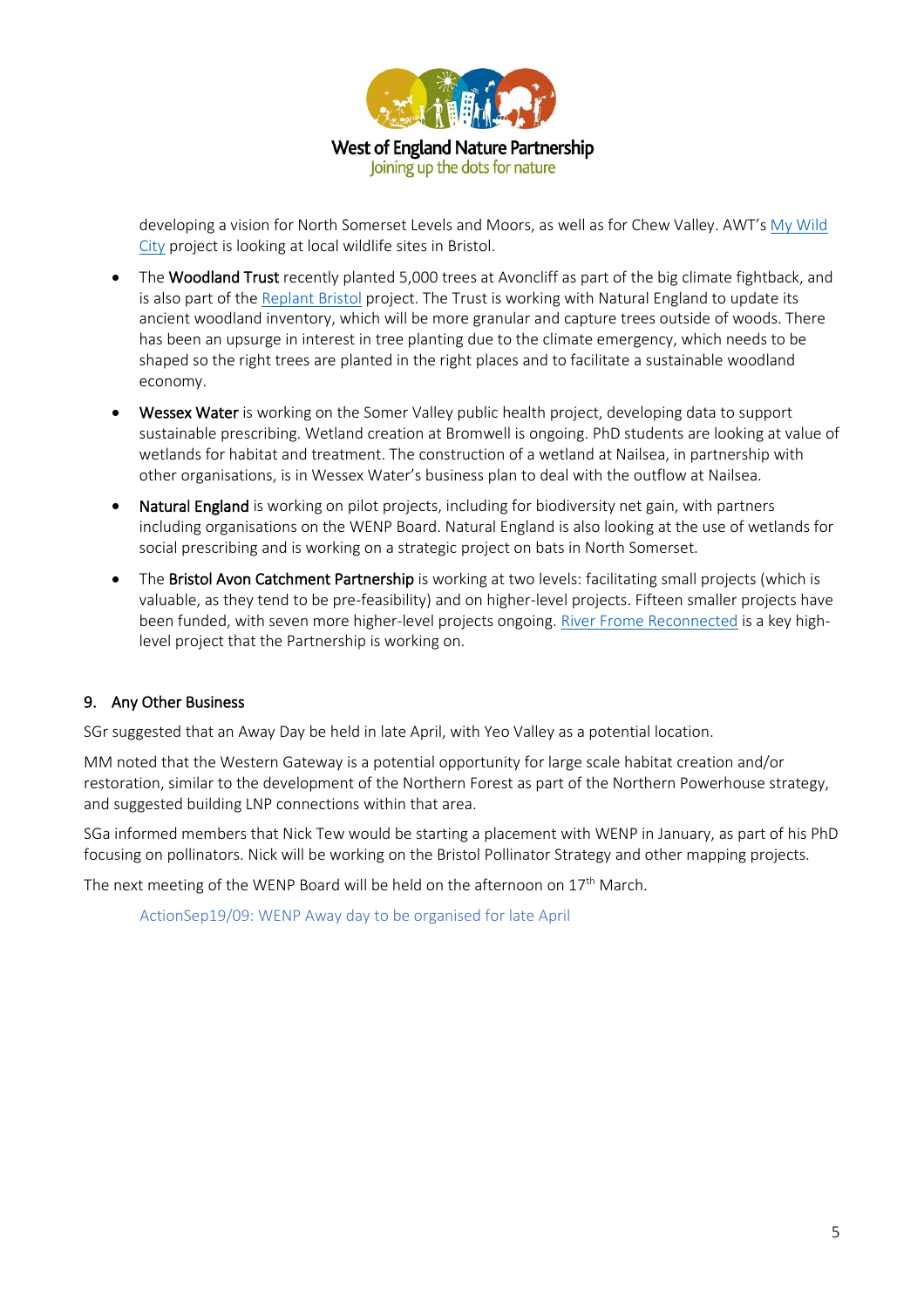

## Attendance

#### Attendees

| Selena Gray (Chair) - SGr | West of England Nature Partnership                             |
|---------------------------|----------------------------------------------------------------|
| Ian Barrett - IB          | Avon Wildlife Trust                                            |
| Richard Cresswell - RC    | Bristol Avon Catchment Partnership                             |
| Richard Ennion - RE       | <b>Bristol City Council</b>                                    |
| Mark Minkley - MM         | Bath & North East Somerset Council                             |
| Andy Hicklin - AH         | <b>Environment Agency</b>                                      |
| Tom Boden - TB            | <b>National Trust</b>                                          |
| Claire Newill - CN        | Natural England                                                |
| John Flannigan - JF       | North Somerset Council                                         |
| Brian Glasson - BG        | South Gloucestershire Council (representing Heads of Planning) |
| David Villis - DV         | South Gloucestershire Council                                  |
| Ruth Barden - RB          | Wessex Water                                                   |
| Laura Ambler - LA         | West of England Combined Authority / LEP                       |
| Heather Elgar - HE        | <b>Woodland Trust</b>                                          |
| Stuart Gardner - SGa      | West of England Nature Partnership                             |
|                           |                                                                |

### Apologies

Ross Kennerley Moodland Trust

Sally Hogg Sally Hogg Bristol City Council (representing Directors of Public Health) Marion Steiner **Bristol, North Somerset & South Gloucestershire CCG** Matt Postles **Natural History Consortium**